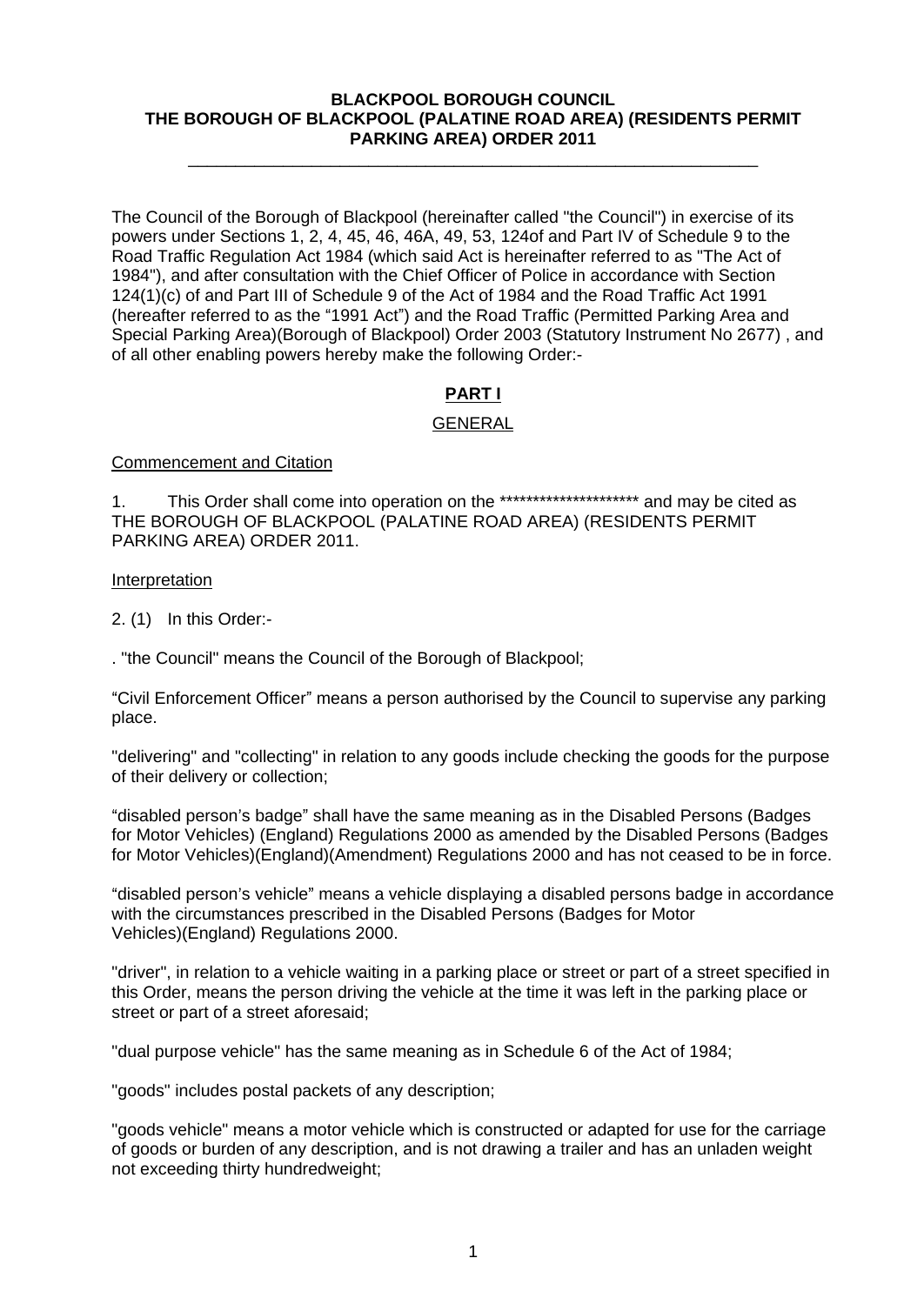"invalid carriage" means a mechanically propelled vehicle the weight of which unladen does not exceed 254 kilograms and which is specifically designed and constructed and not merely adapted for the use of a person suffering from physical default or disability and is used solely by such a person". The contract of the contract of the contract of the contract of the contract of the contract of the contract of the contract of the contract of the contract of the contract of the contract of the contract o

"motor cycle" has the same meaning as in Section 136 of the Act of 1984;

"off street parking place" means a space within the cartilage of a household adapted in such a manner as could accommodate a passenger vehicle or a goods vehicle and which has available access for such a vehicle from the highway.

"owner", in relation to a vehicle, means the person by whom such vehicle is kept and used;

"parking disc" means a device which  $-$ 

- (a) is 125 millimetres square and coloured blue;
- (b) has been issued by a local authority and has not ceased to be valid; and
- (c) is capable of showing the quarter hour period during which a period of waiting has begun $\sim$  begun $\sim$  and  $\sim$  and  $\sim$  and  $\sim$  and  $\sim$  and  $\sim$  and  $\sim$  and  $\sim$  and  $\sim$  and  $\sim$

"penalty charge" and "reduced penalty charge" means a charge set by the Council under the provisions of Section 66 of the 1991 Act and with the approval of the State for Transport which is to be paid to the Council within 28 days beginning with the date of the notice or 14 days in the case of a reduced penalty charge following the issue of a penalty charge notice.

"penalty charge notice" means a notice issued or served by a Civil Enforcement Officer pursuant to the provisions of Section 66 of the 1991 Act containing the particulars therein required. The contract of the contract of the contract of the contract of the contract of the contract of the contract of the contract of the contract of the contract of the contract of the contract of the contract of the

"parking place" means an area on a highway designated as a parking place by Article 3 of this Order;

"parking space" means a space in a parking place which is provided for the leaving of a vehicle and which is five decimal point five metres in length and two metres in width;

"passenger vehicle" means a motor vehicle (other than a motor cycle or invalid carriage) constructed solely for the carriage of passengers and their effects and adapted to carry not more than twelve passengers exclusive of the driver, and not drawing a trailer;

"permit" means a permit issued under the provisions of Article 5 of this Order;

"permit holder" means a person to whom a permit has been issued under the provisions of Article 5 of this Order;

"resident" means a person whose usual place of abode is at premises the postal address of which is described in the Granville Road Area of Schedule 6 of The Borough of Blackpool (Various Roads)(Consolidation of Waiting Restrictions, On Street Parking Places, Residents Parking Places, and Protection of Bus Stops) Order 2003.

"relevant position" shall have the following meanings:-

(a) the badge is exhibited on the dashboard of facia of the vehicle; and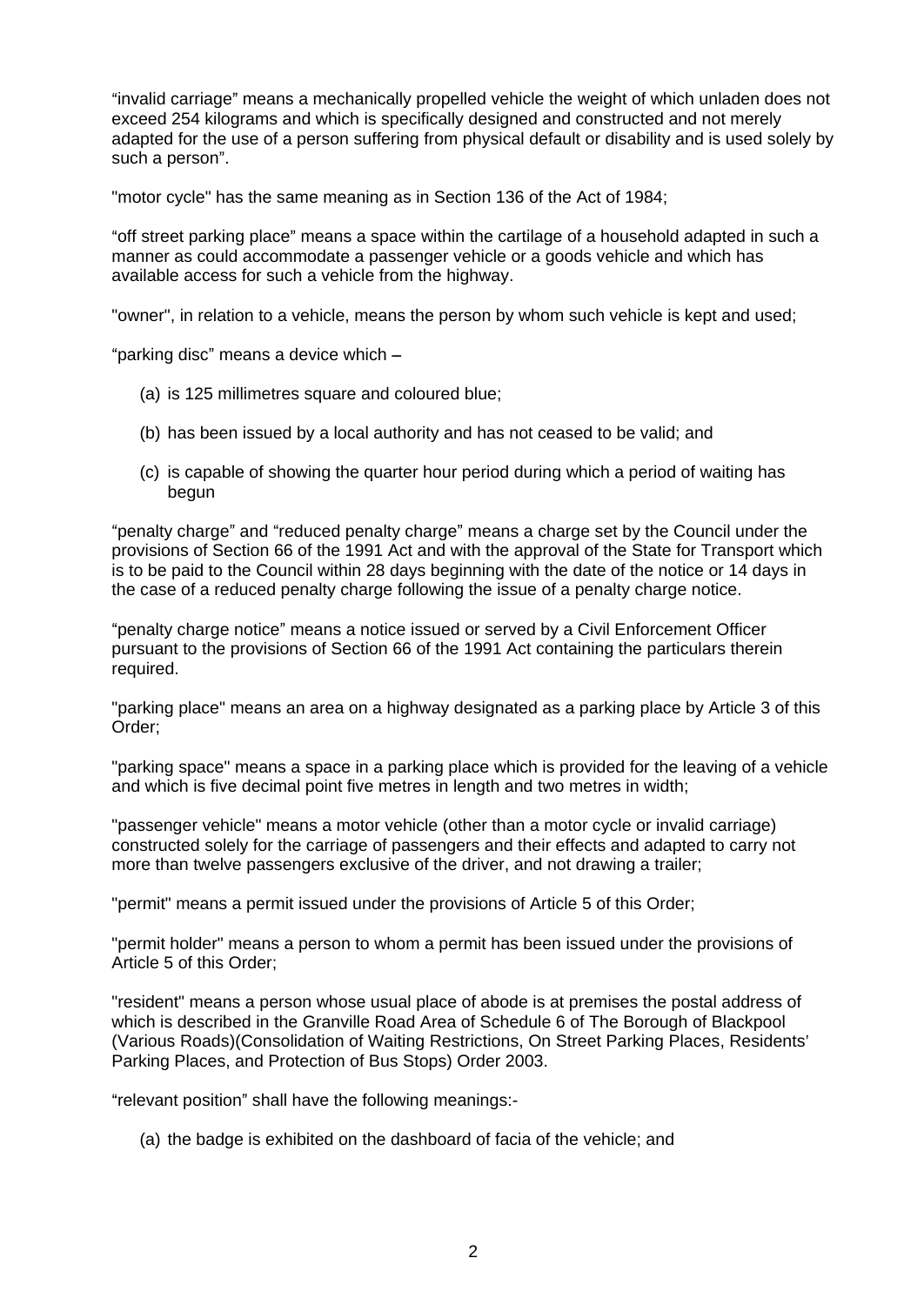(b) where the vehicle is not fitted with a dashboard or facia, the badge is exhibited in a conspicuous position on the vehicle, so that the front of the badge is clearly legible from the outside of the vehicle.

"telecommunication apparatus" has the same meaning as in the Telecommunications Act 1984.

"traffic sign" means a sign of any size, colour and type prescribed or authorised under, or having effect as though prescribed or authorised under, Section 64 of the Act of 1984;

"vehicle" shall not be taken to include non-motor vehicles.

"visitor" means a person who calls at or visits the premises of a resident described above;

(2) Any reference in this Order to any enactment shall be construed as a reference to that enactment as amended by any subsequent enactment.

(3) The conditions, provisions, prohibitions and restrictions imposed by this Order shall be in addition to and not in derogation of any other such matter imposed by any Order or Regulation made, or having effect as if made, under the Act of 1984, or by or under any other enactment.

# **PART II**

#### DESIGNATED PARKING PLACES

#### Designation of Parking Places

3. Each area on a highway which is described as a designated parking place in the First Schedule to this Order is designated as a parking place for use at any time on all days, subject to the provisions of this Order, by the classes of vehicle specified in paragraph 1 of Article 5 of this Order.

#### Vehicles for which Parking Places are Designated

4. Each parking place may be used, subject to the provisions of this Order, for the leaving at any time of such vehicles that display in the manner specified in Article 12 of this Order a valid permit issued by the Council in respect of that vehicle.

#### Application for Issue of Permits

5. (1) Any resident who is the owner of a passenger vehicle, a dual purpose vehicle, a goods vehicle or a motor cycle, may apply to the Council for the issue of (a) a permit for the leaving of that vehicle at any time in a parking space in any parking place designated by this Order and (b) a permit for the use of visitors vehicles subject to the vehicle being a passenger vehicle, a dual purpose vehicle, a goods vehicle or a motor cycle. Each household without an off-street parking space or garage will be limited to one resident's and one visitor's parking permit. Each household with off-street parking or a garage will be limited to one visitor's parking permit only. Any such application shall be made on a form issued by and obtainable from the Council and shall include the particulars and information required by such form to be supplied and shall be accompanied by a remittance for such charge specified in Article 9 of this Order as is appropriate in respect of the permit for which application is being made.

(2) The Council may at any time require an applicant for a permit to produce to an officer of the Council such evidence in respect of an application for a permit made to it as it may reasonably require to verify any particulars or information given to it.

(3) On receipt of an application duly made under the foregoing provisions of this Article, and of the fee specified in Article 9 of this Order, the Council, upon being satisfied that the applicant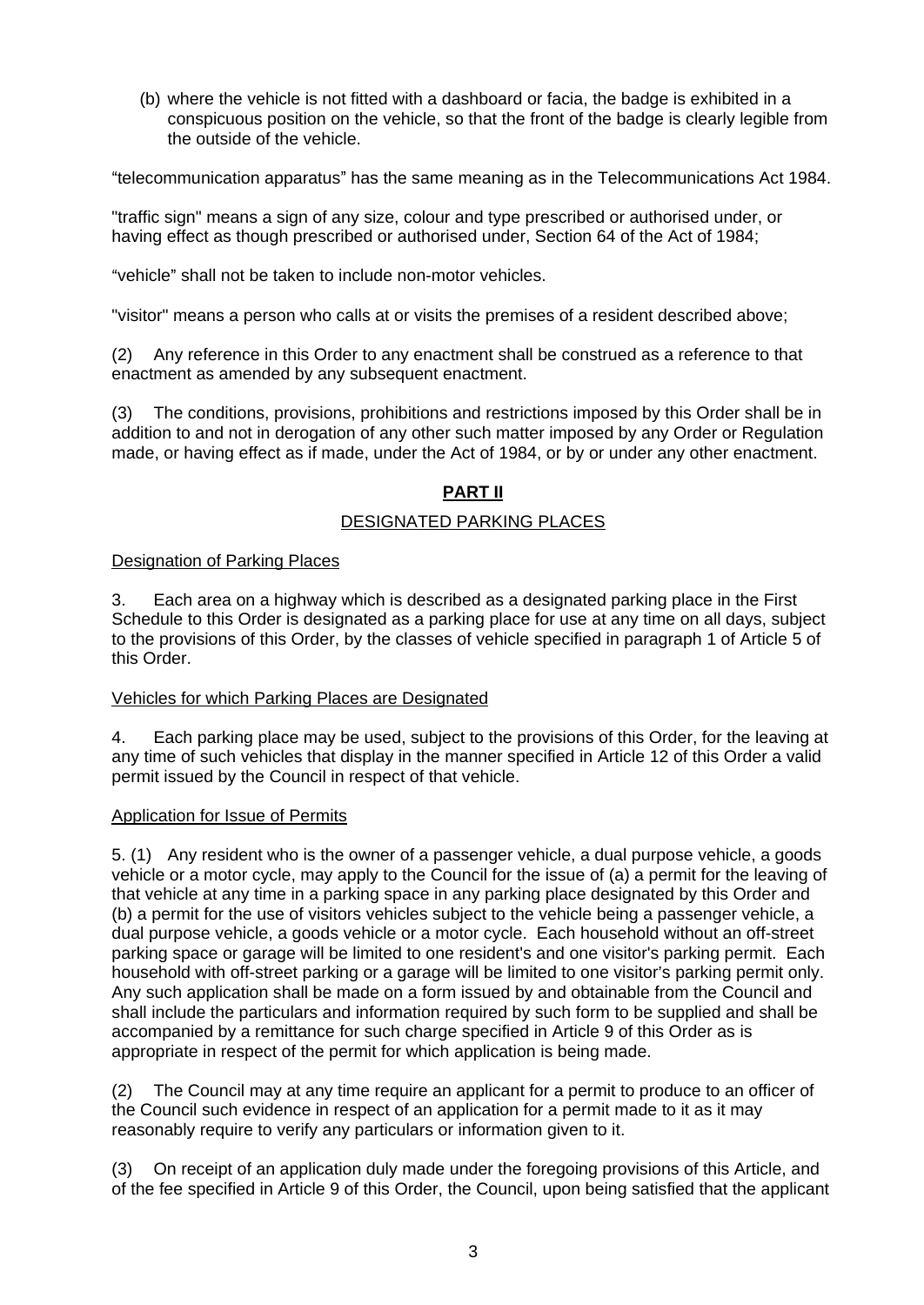is a resident and is the owner of a vehicle of a class specified in paragraph (1) of this Article, shall issue to the applicant therefore:-

one resident's permit (subject to the applicant's property not having an off street parking space or garage) and one visitor's permit for the leaving of the vehicle to which such permit relates at any time in a parking space in any parking place designated by this Order by the owner of such vehicle or by any person using such vehicle with the consent of the owner: Provided that, subject to the provisions of Article 7 of this Order, the Council shall not issue a permit to any resident which would be valid for any period during which any other permit issued to that resident is or would be valid.

#### Surrender, Withdrawal and Validity of Permits

6. (1) A permit holder may surrender a permit to the Council at any time and shall surrender a permit to the Council on the occurrence of any one of the events set out in paragraph (3) of this Article.

(2) The Council may, by notice in writing served on the permit holder by delivery by hand or by the sending of the same by the recorded delivery service to the permit holder at the address shown by that person on the application for the permit or at any other address believed to be that person's place of abode, withdraw a permit if it appears to the Council that any one of the events set out in paragraphs (3)(a), (3)(b) or (3)(d) of this Article has occurred and the permit holder shall surrender the permit to the Council within 48 hours of the receipt of the aforementioned notice, such receipt, if the notice is sent by the recorded delivery service, to be deemed to have occurred in the normal course of post.

(3) The events referred to in the foregoing provisions of this Article are:-

(a) the permit holder ceasing to be a resident;

(b) the permit holder ceasing to be the owner of the vehicle in respect of which the permit was issued; the contract of the contract of the contract of the contract of the contract of the contract of the contract of the contract of the contract of the contract of the contract of the contract of the contract of th

(c) the withdrawal of such permit by the Council under the provisions of paragraph (2) of this Article;

(d) the vehicle in respect of which such permit was issued being adapted or used in such a manner that it is not a vehicle of a class specified in Article 5 of this Order;

(e) the issue of a duplicate permit by the Council under the provisions of Article 7 of this Order;

(f) the permit ceasing to be valid pursuant to the provisions of paragraph (4) of this Article.

 $(q)$  the creation of an off-street parking space at the resident permit holder's property.

(4) All permits shall be issued for a maximum period of one year and shall, whenever issued, be valid only until and including the same day of the following year after the date of the issue of the permit or until the occurrence of any one of the events set out in paragraphs (3)(a), (3)(b),  $(3)(c)$ ,  $(3)(d)$ ,  $3(e)$  or  $(3)(g)$  of this Article, whichever is the earlier.

(5) Where a permit is issued to any person upon receipt of a cheque and the cheque is subsequently dishonoured, the permit shall cease to be of any effect and the Council shall by notice in writing served on the person to whom such permit was issued by delivery by hand or by the sending of the same by the recorded delivery service to the permit holder at the address shown by that person on the application for the permit or at any other address believed to be that person's place of abode, require that person to surrender the permit to the Council within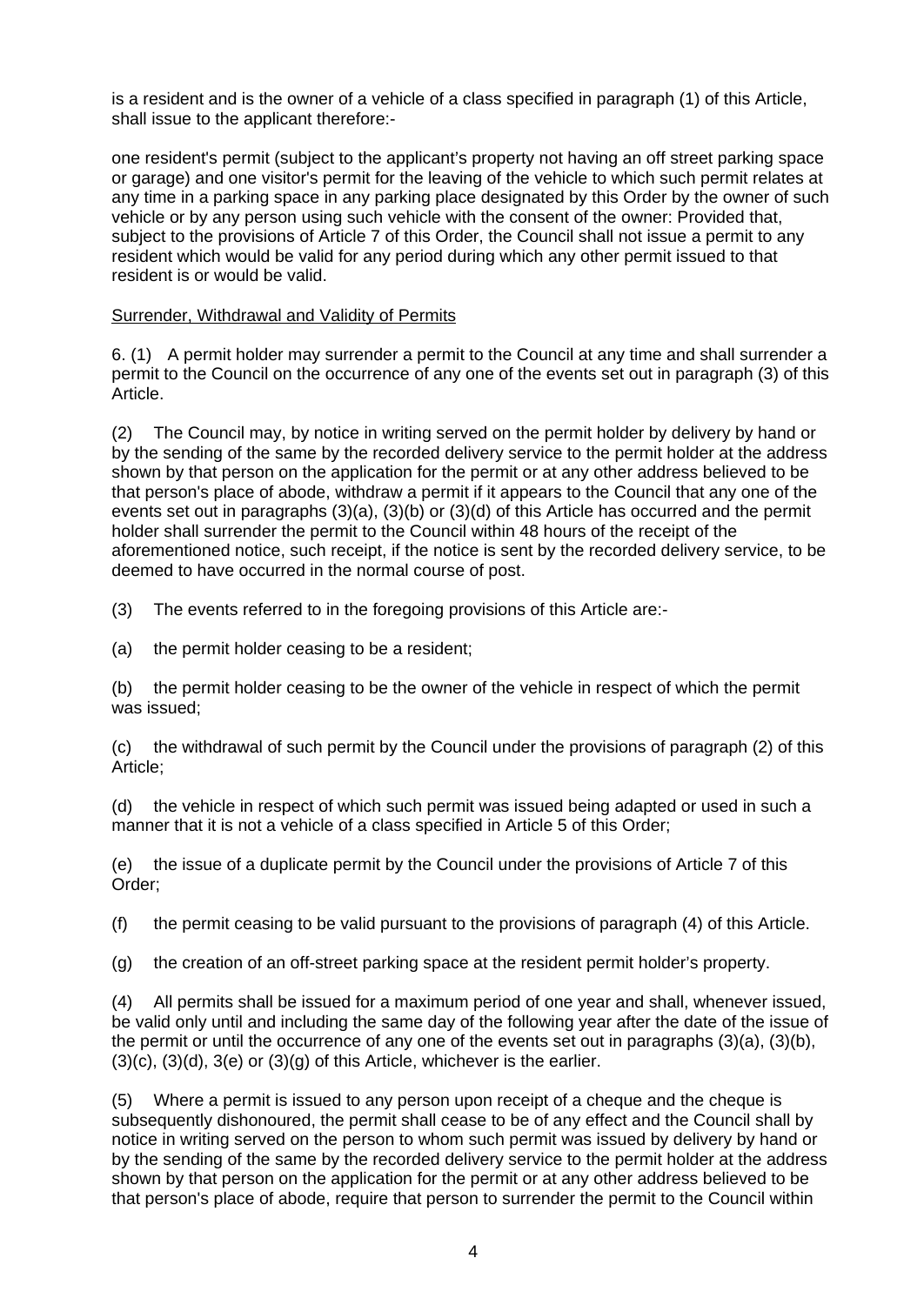48 hours of the receipt of the aforementioned notice, such receipt, if the notice is sent by the recorded delivery service, to be deemed to have occurred in the normal course of post.

(6) The visitor's permit shall be surrendered in the event of the holder ceasing to be a resident. The contract of the contract of the contract of the contract of the contract of the contract of the contract of the contract of the contract of the contract of the contract of the contract of the contract of the

(7) The Council may at any time require a permit holder to produce to an officer of the Council such evidence in respect of any permit issued by it as it may reasonably require.

(8) A permit will cease to be valid upon assignment.

#### Application for and Issue of Duplicate Permits

7. (1) If a permit is accidentally defaced or the figures or particulars thereon have become illegible or the colour of the permit has become altered by fading or otherwise, the permit holder shall surrender it to the Council and may apply to the Council for the issue to him of a duplicate permit and the Council, upon the receipt of the permit, if such receipt is accompanied by an application for a duplicate permit, shall issue a duplicate permit so marked and upon such issue the permit shall become invalid.

(2) If a permit is lost, accidentally destroyed or mutilated, the permit holder may apply to the Council for the issue to him of a duplicate permit, and the Council, upon being satisfied as to such loss or destruction, and upon receipt of an application for a duplicate permit together with a payment of ten pounds (or some other sum as may from time to time be determined by the Council), shall issue a duplicate permit so marked and upon such issue the permit shall become invalid. The comparison of the comparison of the comparison of the comparison of the comparison of the comparison of the comparison of the comparison of the comparison of the comparison of the comparison of the comp

(3) The provisions of this Order shall apply to a duplicate permit and an application therefor as if it were a permit or as the case may be an application therefor.

#### **Form of Permits** *CONTEXT CONTEXT CONTEXT CONTEXT CONTEXT CONTEXT CONTEXT CONTEXT CONTEXT CONTEXT CONTEXT CONTEXT CONTEXT CONTEXT CONTEXT CONTEXT CONTEXT*

8. (1) A resident's parking permit shall include the following particulars:-

- (a) the registration mark of the vehicle in respect of which the permit has been issued;
- (b) the date after which, subject to the provisions of Article 6(4) of this Order, the permit shall no longer be valid;
- (c) an authentication that the permit has been issued by the Council; and
- (d) the abbreviation ' PALT '
- (2) A visitor's parking permit shall be in writing and shall include the following particulars:-
- (a) the date after which, subject to the provisions of Article 6(4) of this Order, the permit shall no longer be valid;
- (b) an authentication that the permit has been issued by the Council;
- (c) the abbreviation ' PALT '; and
- (d) The address of the resident's household.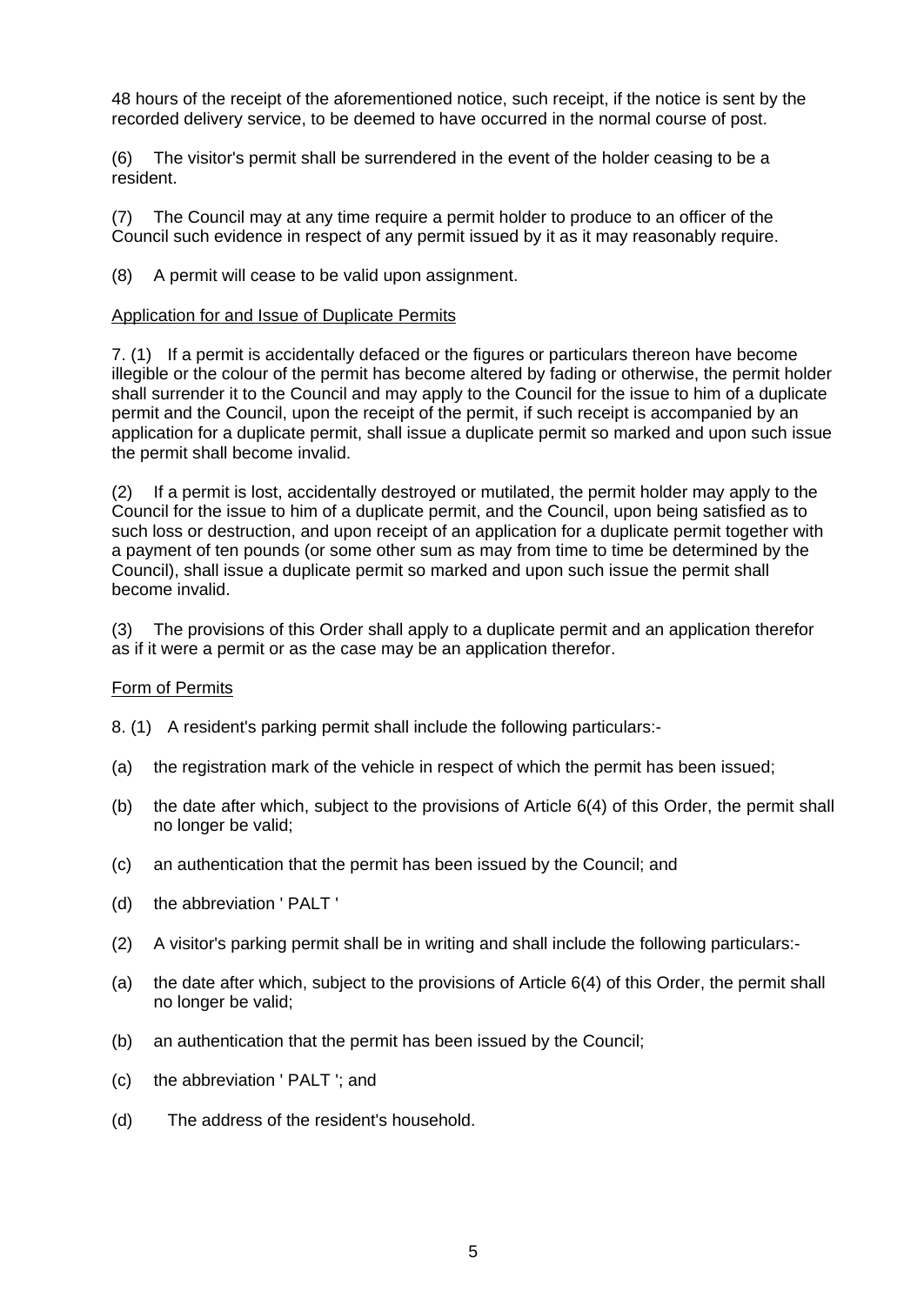# Amount of Charge at Parking Places

9. The charge in connection with the issue of a resident's and visitor's permit for the leaving of a vehicle in any parking place designated by this Order shall be the sum of Ten pounds or such other sum as may from time to time be determined by the Council.

## Payment of the Charge in Connection with the Issue of Permits

10. (1) The charge in respect of the issue of a permit for the leaving of a vehicle in any parking place shall be payable in accordance with the provisions of Article 5(1) of this Order.

(2) No person shall be entitled to a refund of the charge paid in respect of the issue of a permit in any circumstances whatsoever.

## Replacement of Permits on Change of Vehicle

11. When a resident surrenders his permit because he has ceased to be the owner of the vehicle in respect of which the permit was issued he may obtain, free of charge, a replacement permit in respect of the vehicle with which he has replaced the vehicle in respect of which the permit was issued so long as the replacement vehicle is within the classes of vehicle specified in Article 5(1) of this Order.

#### **Display of Permits Contract Contract Contract Contract Contract Contract Contract Contract Contract Contract Contract Contract Contract Contract Contract Contract Contract Contract Contract Contract Contract Contract Co**

12. At all times during which a vehicle is left in a parking place there shall be displayed behind the windscreen on the left or near side of the vehicle, a valid permit issued in respect of that vehicle so that all the particulars referred to in Article 8 of this Order are readily visible from the front or near side of the vehicle.

## Restriction on the Removal of Permits

13. Where a permit has been displayed on a vehicle in accordance with the provisions of Article 12 of this Order, no person, not being the driver of the vehicle, shall remove the permit from the vehicle unless authorised to do so by the driver of the vehicle.

## **Placing of Traffic Signs Contract Contract Contract Contract Contract Contract Contract Contract Contract Contract Contract Contract Contract Contract Contract Contract Contract Contract Contract Contract Contract Contr**

- 14. The Council shall:-
- (a) cause the limits of each parking place and of each parking space to be indicated on the carriageway by placing and maintaining thereon the appropriate traffic signs;
- (b) place and maintain on or in the vicinity of each parking place appropriate traffic signs for indicating that such parking place may be used, subject to the provisions of this Order, for the leaving of the vehicles specified in this Order; and
- (c) carry out such other work as is reasonably required for (i) the purposes of the satisfactory operation of a parking place and (ii) the purposes of the satisfactory operation of this Order.

## Removal of Vehicles from Parking Places

15.(1) If a vehicle (which for the avoidance of doubt includes an authorised vehicle) is left or abandoned in a parking place or in any road or specified road or street or length of highway or in any other location whatsoever to which any provision of this Order applies in contravention of any of the provisions of this Order, a penalty charge shall be payable and /or the vehicle may be removed from that location.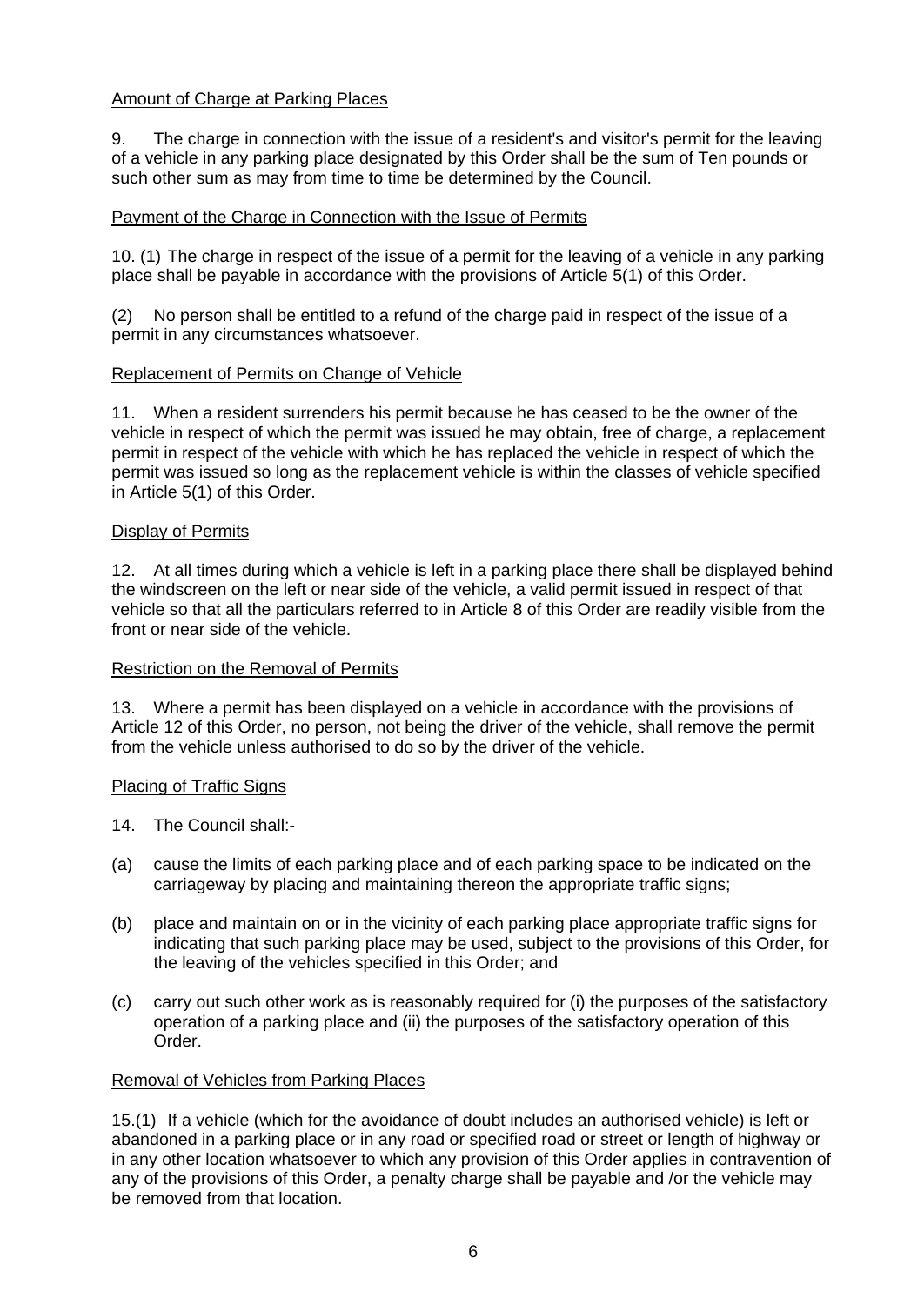(2) In the case of a vehicle in respect of which a penalty charge is payable a penalty charge notice showing the information required by Section 66(3) of the 1991 Act may then be issued by a Civil Enforcement Officer in accordance with Section 66(1) of the 1991 Act.

(3) Where a Civil Enforcement Officer has removed or caused to be removed a vehicle in accordance with paragraph (1) of this Article (or any other provisions of this Order);

(a) he shall provide for the safe custody of the vehicle; (b) the Council shall be entitled to recover from the person responsible such charges in respect of the removal, storage and disposal of the vehicle as it might prescribe from time to time; (c) the provisions of the Road Traffic Act 1984 as amended shall apply to the disposal of any such vehicle removed by or on behalf of the Council pursuant to this Article.

#### Movement of Vehicles in Parking Places in Emergencies

16. A police constable in uniform or a Civil Enforcement Officer may move or cause to be moved, in case of emergency, to any place he thinks fit, any vehicle left in a parking place.

#### Power to Suspend Use of Parking Places

17. (1) The Council's authorised office may suspend or cause to be suspended the use of a parking place or any part thereof whenever he considers such suspension reasonably necessary:-

- (a) for the purpose of facilitating the movement of traffic or promoting its safety;
- (b) for the purpose of any building operation, demolition or excavation in or adjacent to the parking place or the maintenance, improvement or reconstruction of the parking place or the laying, erection, alteration, removal or repair in or adjacent to the parking place of any sewer or of any main, pipe or apparatus for the supply of gas, water or electricity or of any telecommunications apparatus or traffic sign;
- (c) for the convenience of occupiers of premises adjacent to the parking place on any occasion of the removal of furniture from one office or dwelling house to another or the removal of furniture from such premises to a depository or to such premises from a depository;
- (d) on any occasion on which it is likely by reason of some special attraction that any street will be thronged or obstructed.
- (e) for the convenience of occupiers of premises adjacent to the parking place at times of weddings or funerals or other special occasions.

(2) A police constable in uniform may suspend for not longer than twenty four hours the use of a parking place or any part thereof whenever he considers such suspension reasonably necessary for the purpose of facilitating the movement of traffic or promoting its safety.

(3) Any person suspending the use of a parking place or any part thereof in accordance with the provisions of paragraph (1) or paragraph (2) of this Article shall thereupon place or cause to be placed in or adjacent to that parking place or the part thereof the use of which is suspended a traffic sign indicating that waiting by vehicles is prohibited.

(4) Whenever a parking place is suspended in accordance with paragraph (1) of this Article then the Council may charge an administration fee to the person or body requesting the suspension in respect of that parking place or part thereof suspended from use.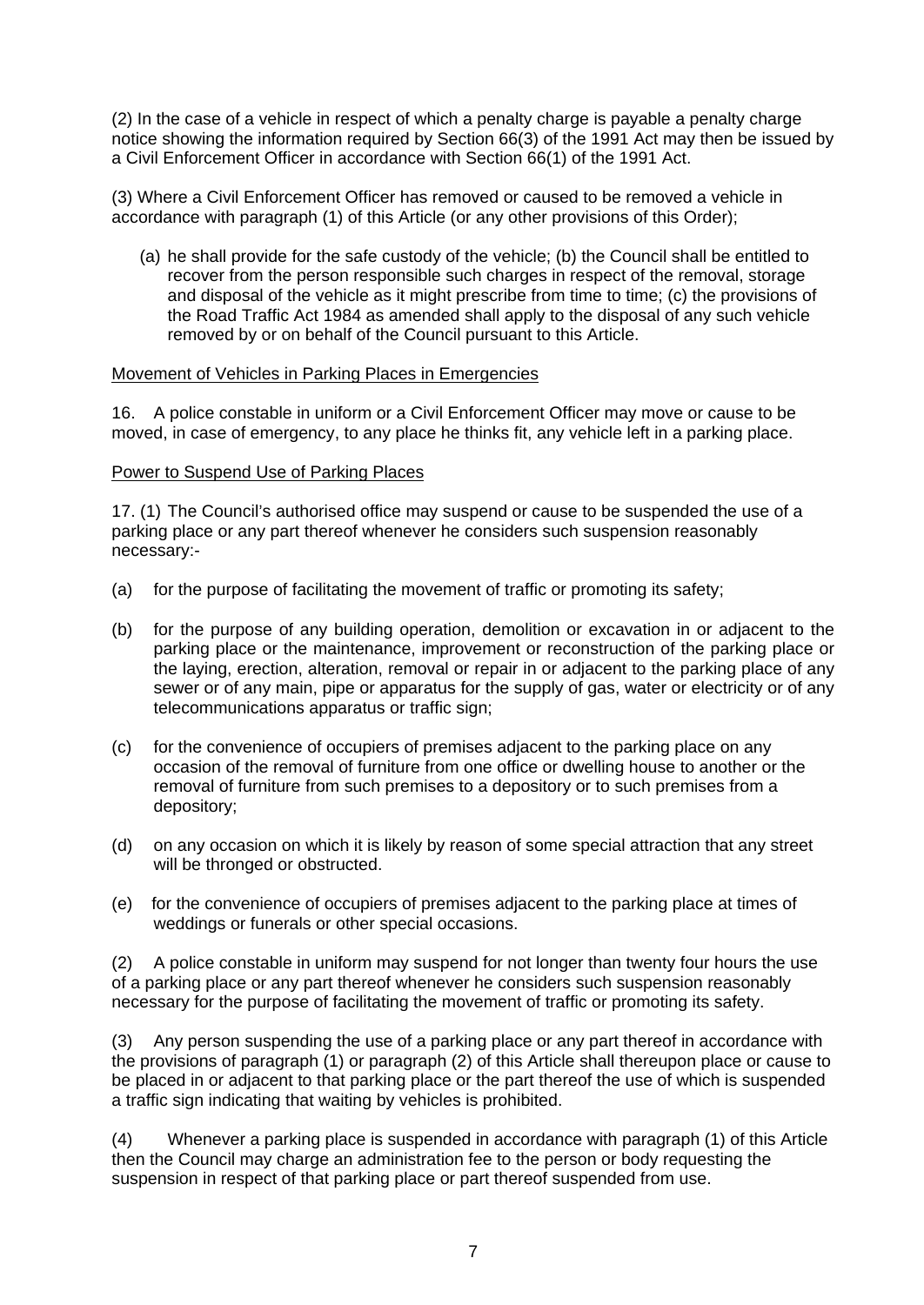(5) No person shall cause or permit a vehicle to be left in any parking place or part of a parking place during such period as there is in or adjacent to that parking place a traffic sign placed in pursuance of paragraph (3) of this Article provided that this paragraph shall not apply to a vehicle for as long as may be necessary; (a) being used for Fire and Rescue Services, Ambulance or Police purposes or (b) left in the parking place with the permission (i) of the person suspending the use of the parking place or the part thereof in pursuance of paragraph (1) of this Article (ii) of a police constable in uniform (iii) of a Civil Enforcement Officer and in relation to a parking place or part thereof, this paragraph shall additionally not apply to a vehicle for so long as may be necessary; (i) waiting owing to the driver being prevented from proceeding owing to circumstances beyond his control or to such waiting being necessary in order to avoid an accident or (ii) waiting to enable it to be used in connection with the removal of any obstruction to traffic (iii) in the case of vehicles waiting in the service of or employed by the Post Office while postal packets addressed to premises adjacent to the parking place are unloaded from the vehicle or, having been unloaded therefrom, are being delivered, or while postal packets are being collected from premises or post boxes adjacent to that parking place in which the vehicle is waiting.

#### Restriction of Use of Vehicles at Parking Places

18. (1) No person shall use any vehicle, while it is in a parking place, in connection with the sale of any article to any person in or near the parking place or in connection with the selling or offering for sale of his skill or his services in any other capacity:

Provided that nothing in this paragraph shall prevent the sale of goods from a vehicle if the vehicle is a passenger vehicle, a dual purpose vehicle, a goods vehicle or a motor cycle and the goods are immediately delivered at or taken into premises adjacent to the vehicle from which the sale is effected.

(2) The driver of a vehicle using a parking place shall stop the engine of the vehicle as soon as the vehicle is in the proper position in the parking place and shall not start the engine except when about to change the position of the vehicles in or to depart from the parking place.

## Waiting of Other Vehicles in Parking Places

19. (1) Notwithstanding the foregoing provisions of this Order, any vehicle may wait anywhere on the carriageway in a parking place (other than a parking place or part of a parking place the use of which has been suspended, under Article 17 of this Order) for so long as may be necessary if:-

- (a) the vehicle is waiting to enable a person to board or alight from the vehicle;
- (b) the vehicle is waiting owing to the driver being prevented from proceeding by circumstances beyond his control or to such waiting being necessary in order to avoid accident;
- (c) the vehicle is a vehicle used for fire brigade purposes or an ambulance, or a vehicle (other than a passenger vehicle) in the service of a local authority or a vehicle in the service of a police force in either case being used in pursuance of statutory powers or duties;
- (d) the vehicle is waiting to enable it to be used in connection with the removal of any obstruction to traffic;
- (e) the vehicle not being a passenger vehicle is waiting to enable it to be used for any purpose specified in paragraph (1)(b) of Article 17 of this Order;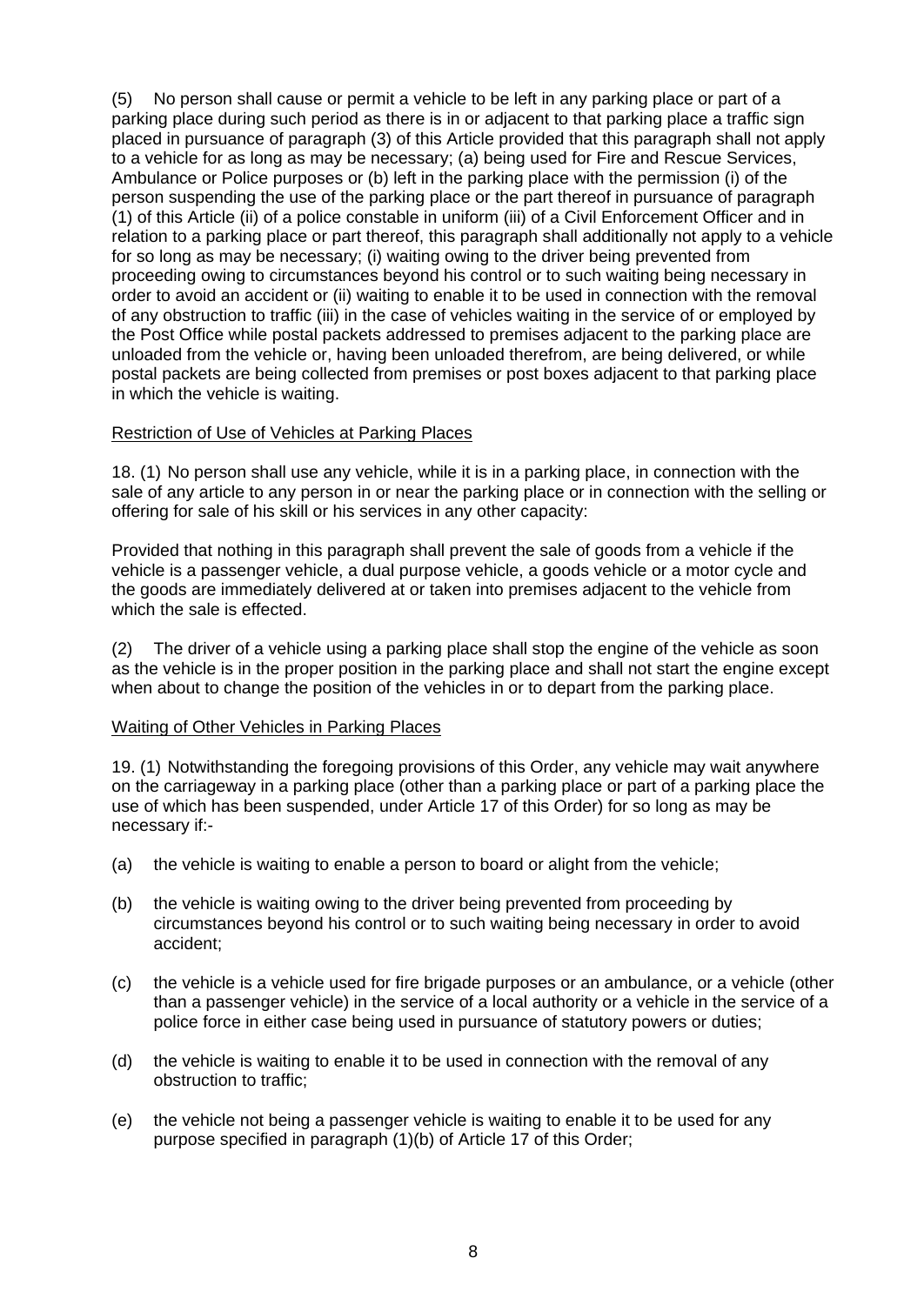- (f) the vehicle not being a passenger vehicle is in actual use in connection with the removal of furniture from one office or dwelling house to another or the removal of furniture from such premises to a depository or to such premises from a depository;
- (g) the vehicle is in actual use at premises adjacent to a parking place in connection with a wedding or a funeral.

(2) Any vehicle waiting in a parking place in accordance with the foregoing provisions of this Article shall be exempt from the payment of any charge specified or the acquisition and the display of a permit referred to in this Order.

(3) Except as provided in the foregoing provisions of this Article the driver of a vehicle in respect of which a valid permit is not in force shall not cause or permit the vehicle to wait in a parking place at any time.

(4) Nothing in the foregoing provisions of this Article shall be taken as authorising anything which would be in contravention of any regulations made or having effect as if made under Section 25 of the Act of 1984.

## **PART III**

#### AREAS ON HIGHWAYS OR PARTS HIGHWAYS DESIGNATED AS PARKING PLACES WITH PERMITS AT ANY TIME AND LIMITED WAITING 2 HOURS (NO RETURN WITHIN 4 HOURS) MON-SAT 8AM - 6PM

20. Save as provided in Part II of this Order no person shall cause or permit any vehicle to wait in the length of road contained in the Second Schedule of this Order for a period exceeding two hours or to return for a further period of waiting if a period of less than four hours had elapsed since the termination of a previous period of waiting by the same vehicle in the same length of road. And the contract of the contract of the contract of the contract of the contract of the contract of the contract of the contract of the contract of the contract of the contract of the contract of the contract of the

## **PART IV**

## LIMITED WAITING 1HR, NO RETURN WITHIN 2HRS MON-SAT 8AM-6PM

21. No person shall cause or permit any vehicle to wait in the length of road contained in the Third Schedule of this Order for a period exceeding two hours or to return for a further period of waiting if a period of less than four hours had elapsed since the termination of a previous period of waiting by the same vehicle in the same length of road.

# **PART V**

## PROHIBITION AND RESTRICTION OF WAITING

The Borough of Blackpool (Various Roads)(Consolidation of Waiting Restrictions, On Street Parking Places, Residents' Parking Places, and Protection of Bus Stops) Order 2003 shall have effect as though the provisions contained in the Fourth Schedule to this Order were contained in and formed part of Part 1 of the Second Schedule to the said Order of 2003.

# **PART VI**

## REPEALED ORDERS

The provisions contained in Schedule Six of this Order that are inconsistent with the provisions of this Order are hereby revoked.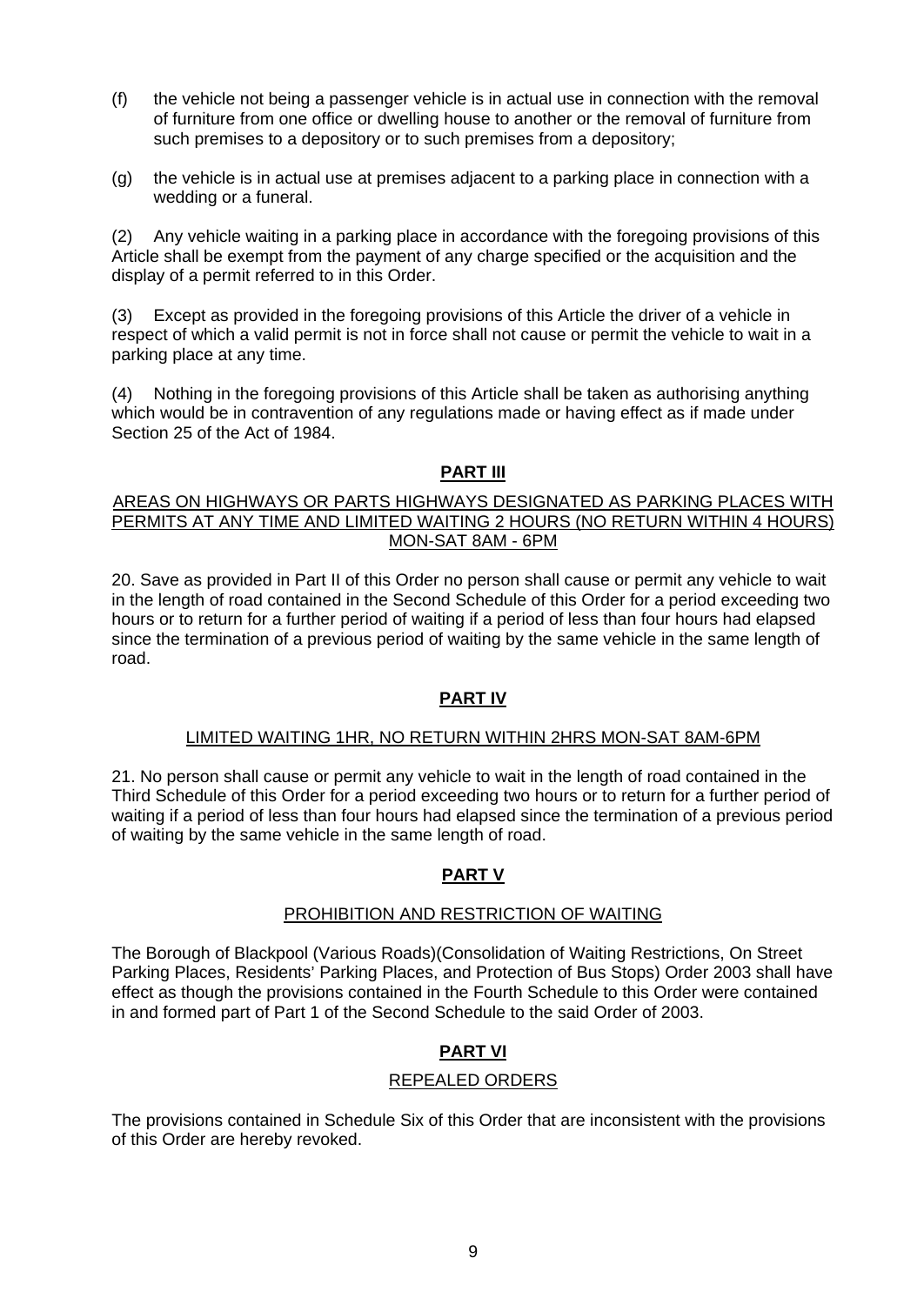# FIRST SCHEDULE

# AREAS ON HIGHWAYS OR PARTS HIGHWAYS DESIGNATED AS PARKING PLACES WITH PERMITS AT ANY TIME

#### **Bennett Avenue**

The east side from a point 9.5m south of the centreline of Palatine Road for 44m in a southerly direction

The east side from a point 61.5m south of the centreline of Palatine Road for 56m in a southerly direction

#### **Montreal Avenue**

The west side from a point 9m south of the centreline of Palatine Road for 75m in a southerly direction and the contract of the contract of the contract of the contract of the contract of the contract of the contract of the contract of the contract of the contract of the contract of the contract of the contract of

#### **Palatine Road**

The north side from a point 1m east of the western property boundary of No. 100 Palatine Road to a point 1m west of the eastern property boundary of No. 128 Palatine Road **Road Road Road Road Road Road Road Road Road Road Road Road Road Road Road Road Road Road Road Road Road Road Road Road Road Road Road Road Road Road Road**

The north side from a point 1m east of the western property boundary of No. 130 Palatine Road to a point 1m west of the eastern property boundary of No. 160 Palatine Road **Road Road Road Road Road Road Road Road Road Road Road Road Road Road Road Road Road Road Road Road Road Road Road Road Road Road Road Road Road Road Road**

The north side from a point 1m east of the western property boundary of No. 162 Palatine Road to a point 1m west of the eastern property boundary of No. 200 Palatine Road **Road Road Road Road Road Road Road Road Road Road Road Road Road Road Road Road Road Road Road Road Road Road Road Road Road Road Road Road Road Road Road**

The north side from a point 1m east of the western property boundary of No. 202 Palatine Road to a point 1m west of the eastern property boundary of No. 242 Palatine Road **Road Road Road Road Road Road Road Road Road Road Road Road Road Road Road Road Road Road Road Road Road Road Road Road Road Road Road Road Road Road Road**

The south side from the property boundary of No. 201 & 203 Palatine Road to the property boundary of No. 183 & 185 Palatine Road

The south side from a point 3m west of the eastern property boundary of No. 105 Palatine Road to a point 3m east of the western property boundary of No. 97 Palatine Road **Road Road Road Road Road Road Road Road Road Road Road Road Road Road Road Road Road Road Road Road Road Road Road Road Road Road Road Road Road Road Road**

#### **Ripon Road**

The west side from a point 6m north of the centreline of Gloucester Avenue for 140m in a northerly direction

the west side from a point 7.5m south of the centreline of Palatine Road for 105m in a southerly direction **that is a set of the set of the set of the set of the set of the set of the set of the set of the set of the set of the set of the set of the set of the set of the set of the set of the set of the set** 

## SECOND SCHEDULE AND THE SECOND SCHEDULE

#### AREAS ON HIGHWAYS OR PARTS HIGHWAYS DESIGNATED AS PARKING PLACES WITH PERMITS AT ANY TIME AND LIMITED WAITING 2 HOURS (NO RETURN WITHIN 4 HOURS) MON-SAT 8AM - 6PM

# **Gainsborough Road**

The north side from a point 18m west of the centreline of Whitegate Drive to the western boundary of No. 11 Gainsborough Road

The north side from a point 15.2m west of the centreline of Whitegate Drive for 11.6m in a westerly direction

The north side from the western boundary of No. 39 Gainsborough Road to the eastern boundary of No. 17 Gainsborough Road

The north side from a point 8.5m east of the centreline of Ripon Road for 72.5m in a easterly direction

The south side from a point 8.5m east of the centreline of Ripon Road for 205m in a easterly direction

The south side from the western boundary of No. 4 Gainsborough Road to the eastern boundary of No. 2 Gainsborough Road

# **Manor Road**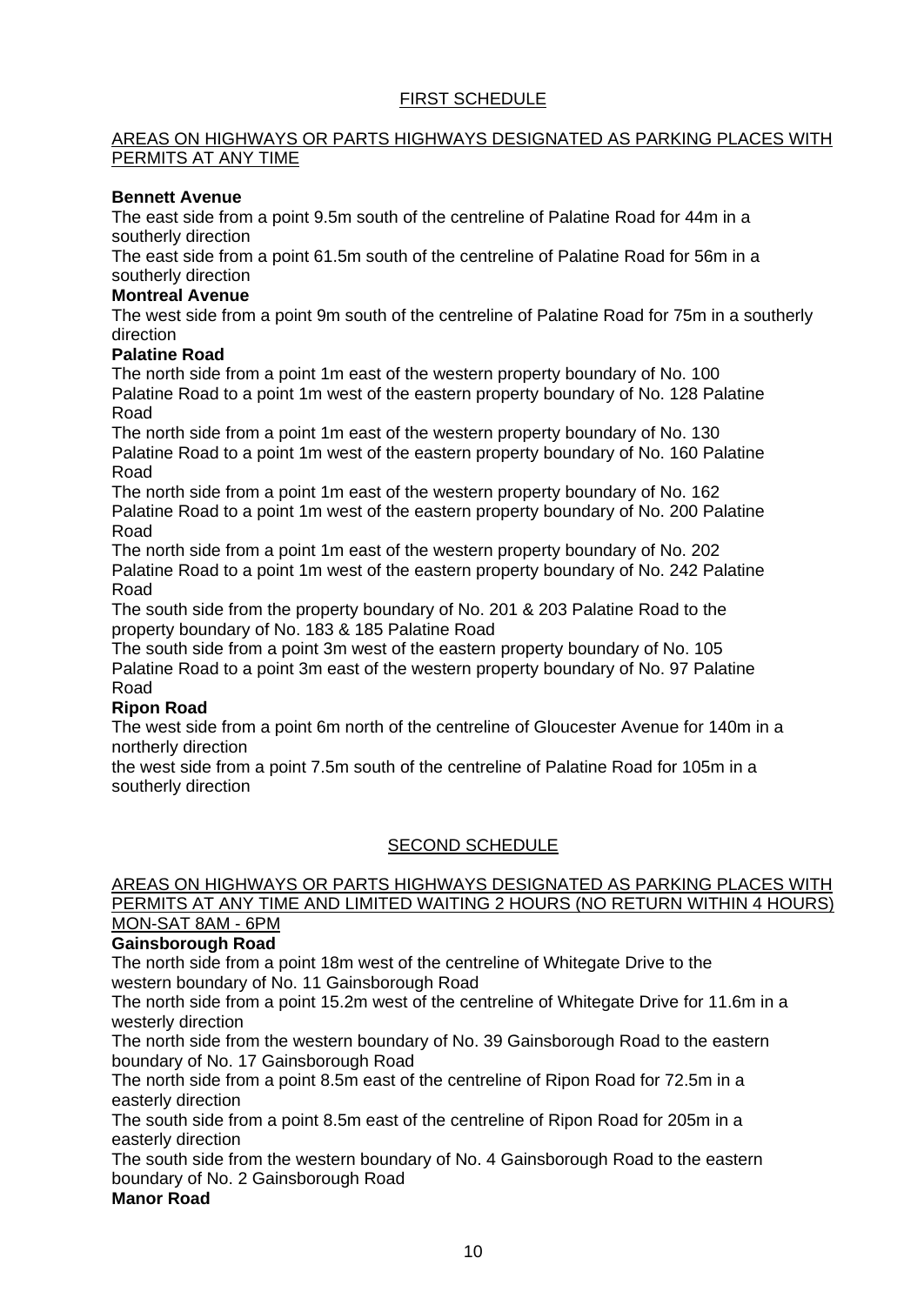Both sides from a point 18m west of the centreline of Whitegate Drive for 15m in a westerly direction

The north side from a point 5.5m east of the centreline of Ripon Road to the property boundary of No. 49 & 51 Manor Road

The north side from the property boundary of No. 43 and 45 Manor Road to a point 0.5m west of the property boundary of No. 25 and 27 Manor Road

The north side from the property boundary of No. 19 and 21 Manor Road to a point 2m west of the eastern property boundary of No. 11 Manor Road

The north side from a point 1.5m east of the western property boundary of No. 9 Manor Road to a point 33m west of the centreline of Whitegate Drive

The south side from the property boundary of No. 66 & 68 Manor Road to a point 6.5m east of the centreline of Ripon Road

The south side from a point 0.5m east of the property boundary of No. 60 & 62 Manor Road to a point 4m west of the property boundary of No. 48 & 50 Manor Road

The south side from a point 3.5m east of the property boundary of No. 48 & 50 Manor Road to a point 4.5m west of the property boundary of No. 44 & 46 Manor Road The south side from a point 1m east of the property boundary of No. 44 & 46 Manor Road to a point 3.2m west of the property boundary of No. 32 & 34 Manor Road

The south side from a point 2.5m east of the property boundary of No. 32 & 34 Manor Road to the eastern property boundary of No. 6 Manor Road

#### **Palatine Road**

The north side from a point 1m east of the western property boundary of No. 244 Palatine Road to a point 1m west of the eastern property boundary of No. 254 Palatine Road **Road Road Road Road Road Road Road Road Road Road Road Road Road Road Road Road Road Road Road Road Road Road Road Road Road Road Road Road Road Road Road**

The north side from a point 14.5m west of the centreline of Whitegate Drive to a point 1m east of the western property boundary of No. 65 Whitegate Drive

The south side from a point 1m west of the eastern property boundary of No. 299 Parlatine Road to the property boundary of No. 211 & 213 Palatine Road

The south side from a point 6.5m east of the centreline of Ripon Road to a point 1.5m west of the property boundary of No. 68 & 70 Portland Road

The south side from a point 1.5m west of the eastern property boundary of No. 32 Portland Road to the property boundary of No. 52 & 54 Portland Road The south side from a point 1m west of the eastern property boundary of No. 4 Portland Road to a point 1m east the western property boundary of No. 18 Portland Road The south side from a point 14.5m west of the centreline of Whitegate Drive to a point 0.5m east of the western property boundary of No. 67 Whitegate Drive

# **Portland Road**

The north side from a point 1m east of the western property boundary of No. 23 Portland Road to a point 1m west of the eastern property boundary of No. 13 Portland Road **Road Road Road Road Road Road Road Road Road Road Road Road Road Road Road Road Road Road Road Road Road Road Road Road Road Road Road Road Road Road Road**

The north side from a point 1m west of the eastern building line of No. 35 Portland Road to a point 2.5m west of the property boundary of No. 45 & 47 Portland Road The south side from a point 5.5m west of the eastern property boundary of No. 113 Whitegate Drive to a point 1m east of the western property boundary of No. 113 Whitegate Drive

## THIRD SCHEDULE

#### LIMITED WAITING 1HR, NO RETURN WITHIN 2HRS MON-SAT 8AM-6PM RIPON ROAD

The east side from a point 6.5m north of the centreline of Manor Road for 15m in a northerly direction

The east side from a point 6.5m south of the centreline of Gainsborough Road for 11.5m in a southerly direction

## FOURTH SCHEDULE

## NO WAITING AT ANY TIME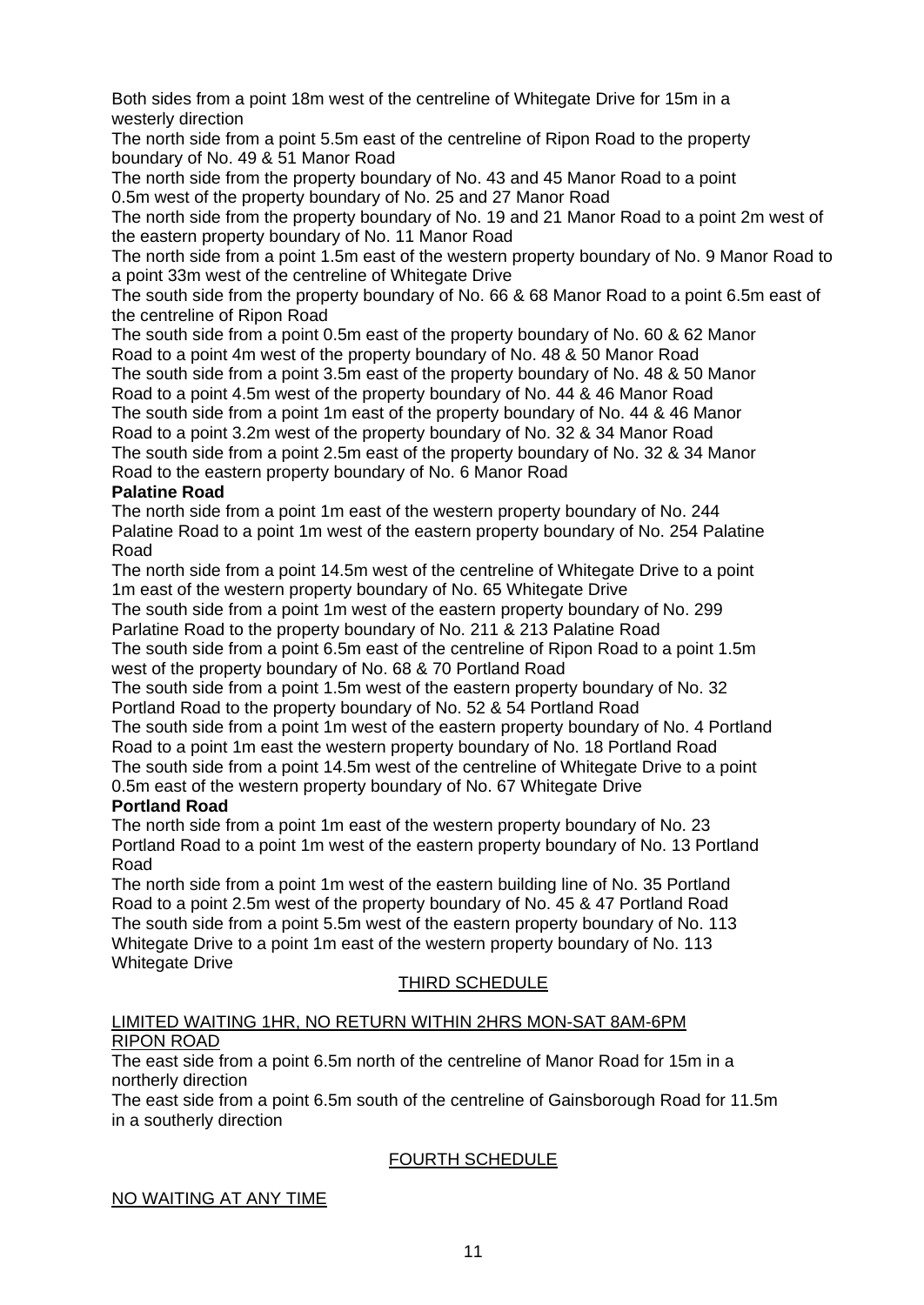# **Bennett Avenue**

The east side from the centreline of Palatine Road for 9.5m in a southerly direction The west side for the full length

# **Gainsborough Road**

Both sides from the centreline of Ripon Road for 8.5m in a easterly direction The north side from the western boundary of No. 15 Gainsborough Road to the eastern boundary of No. 13 Gainsborough Road

The north side from the western boundary of No. 43 Gainsborough Road to the eastern boundary of No. 41 Gainsborough Road

The north side from the centreline of Whitegate Drive for 18m in a westerly direction The south side from the centreline of Whitegate Drive for 15.2m in a westerly direction The south side from the western boundary of No. 8 Gainsborough Road to the eastern boundary of No. 6 Gainsborough Road

## **Gloucester Avenue**

The north side from the centreline of Ripon Road for 7m in a westerly direction **Manor Road**

Both sides from the centreline of Whitegate Drive for 18m in a westerly direction The north side from the centreline of Ripon Road for 5.5m in a easterly direction The north side from the property boundary of No. 49 & 51 Manor Road to the property boundary of No. 43 and 45 Manor Road

The north side from a point 0.5m west of the property boundary of No. 25 and 27 Manor Road to the property boundary of No. 19 and 21 Manor Road

The south side from the centreline of Ripon Road for 6.5m in a easterly direction The south side from a point 0.5m east of the property boundary of No. 60 & 62 Manor Road to the property boundary of No. 66 & 68 Manor Road

# **Montreal Avenue**

The east side for the full length

The west side from a point 84m south of the centreline of Palatine Road to the most southerly end of the street including the turning area

the west side from the centreline of Palatine Road for 9m in a southerly direction **Palatine Road**

Both sides from the centreline of Whitegate Drive for 14.5m in a westerly direction The north side from the centreline of Park Road to a point 1m east of the western property boundary of No. 100 Palatine Road

The south side from the centreline of Park Road to a point 3m east of the western property boundary of No. 97 Palatine Road

The south side from the centreline of Bennett Avenue to a point 3m west of the eastern property boundary of No. 105 Palatine Road

The south side from the centreline of Ripon Road to the centreline of Bennett Avenue The south side from the property boundary of No. 183 & 185 Palatine Road to the centreline of Ripon Road

The south side from the property boundary of No. 211 & 213 Palatine Road to the property boundary of No. 201 & 203 Palatine Road

The south side from the centreline of Ripon Road for 6.5m in a easterly direction The south side from a point 1.5m west of the property boundary of No. 68 & 70 Portland Road to the property boundary of No. 52 & 54 Portland Road

The south side from the eastern property boundary of No. 20 Portland Road to the western property boundary of No. 30 Portland Road

## **Portland Road**

The north side from the western property boundary of No. 11B Portland Road to the centreline of Whitegate Drive

The north side from the eastern property boundary of No. 25 Portland Road to a point 1m west of the eastern building line of No. 35 Portland Road

The north side from the centreline of Ripon Road to a point 2.5m west of the property boundary of No. 45 & 47 Portland Road

The south side from the centreline of Whitegate Drive to a point 5.5m west of the eastern property boundary of No. 113 Whitegate Drive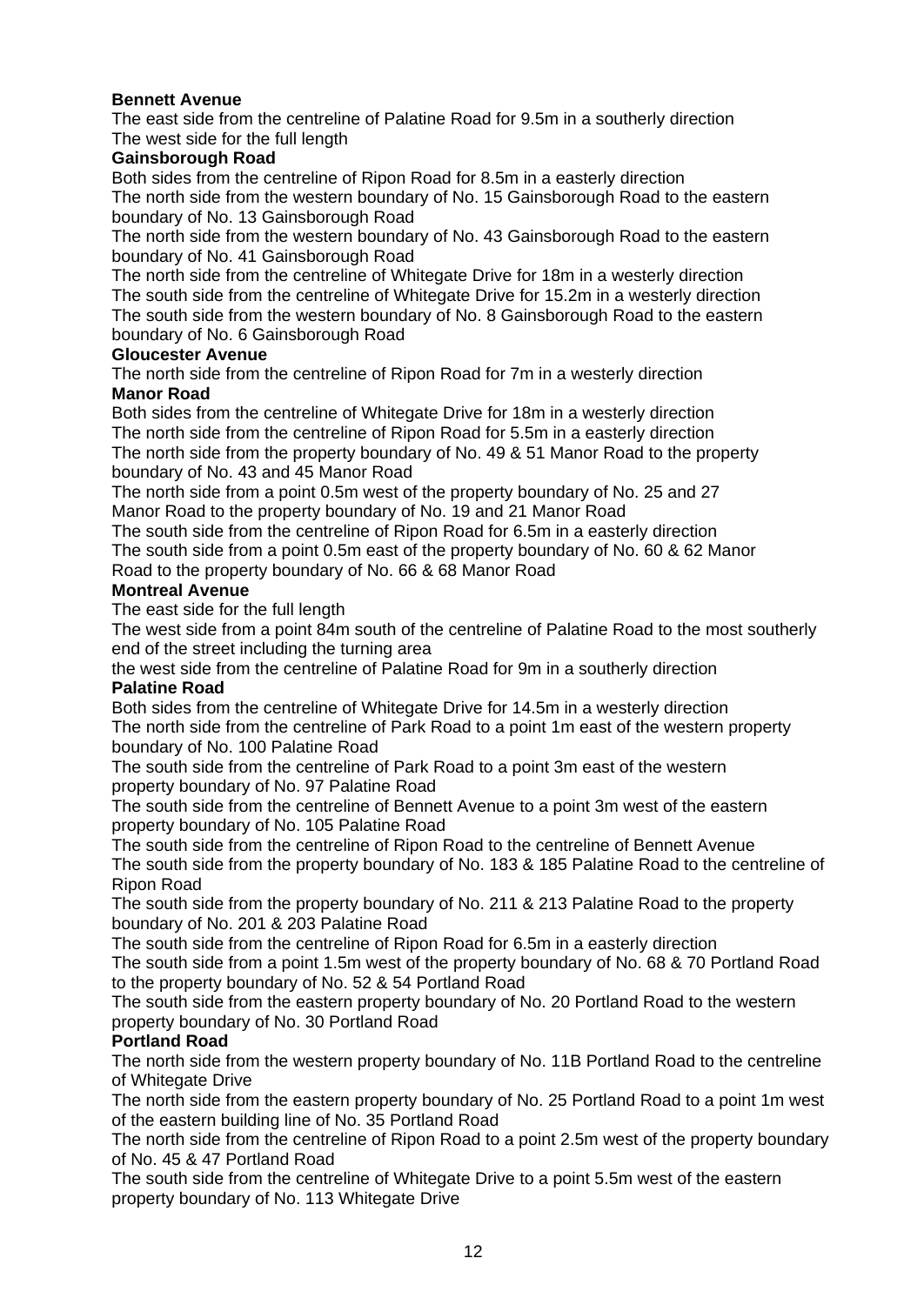# **Ripon Road**

The east side from the centreline of Palatine Road to a point 6.5m south of the centreline of Gainsborough Road

The east side from a point 6.5m north of the centreline of Manor Road to a point 30m south of the centreline of Portland Road

The east side from a point 7m north of the centreline of St Alban's Road to the centreline of Gloucester Avenue

The east side from a point 18m south of the centreline of Gainsborough Road to a point 21.5m north of the centreline of Manor Road

The west side from the centreline of Gloucester Avenue for 6m in a northerly direction The west side from the centreline of Palatine Road for 7.5m in a southerly direction

# FIFTH SCHEDULE

## STREETS OR PARTS OF STREETS FOR THE PURPOSE OF THE ISSUE OF PERMITS

# SIXTH SCHEDULE

## REPEALED ORDERS

**Items to be revoked from:**

**THE BOROUGH OF BLACKPOOL (VARIOUS ROADS) (CONSOLIDATION OF WAITING RESTRICTIONS, ON STREET PARKING PLACES, RESIDENTS' PARKING PLACES, AND PROTECTION OF BUS STOPS) ORDER 2003 NO WAITING AT ANY TIME Bennett Avenue** the west side full length **Gainsborough Road** both sides for a distance of 5m east of Ripon Road both sides for a distance of 2m west of Whitegate Drive the north side fronting properties Nos. 13- 15 inclusive, 41- 43 inclusive the south side fronting properties Nos. 6-8 inclusive **Manor Road** both sides for a distance of 9m west of Whitegate Drive both sides for a distance of 5m east of Ripon Road the south side fronting properties Nos. 62- 66 inclusive **Montreal Avenue** the east side full length **Palatine Road** both sides for a distance of 9m west of Whitegate Drive **Portland Road** both sides for distance of 9m west of Whitegate Drive both sides for a distance of 5m east of Ripon Road the north side fronting properties Nos. 1- 11a inclusive, 25- 33 inclusive, 49- 57 inclusive, side property No. 14 Ripon Road the south side fronting properties 20 - 30 inclusive, 54 - 66 inclusive **Ripon Road** the east side full length save for a point 5m south of Gainsborough Road to a point 5m north of Manor Road **RESIDENT PERMIT HOLDERS PARKING AT ANY TIME Bennett Avenue** the east side odd Nos 1- 7 and fronting Blackpool and The Fylde College premises **Gainsborough Road**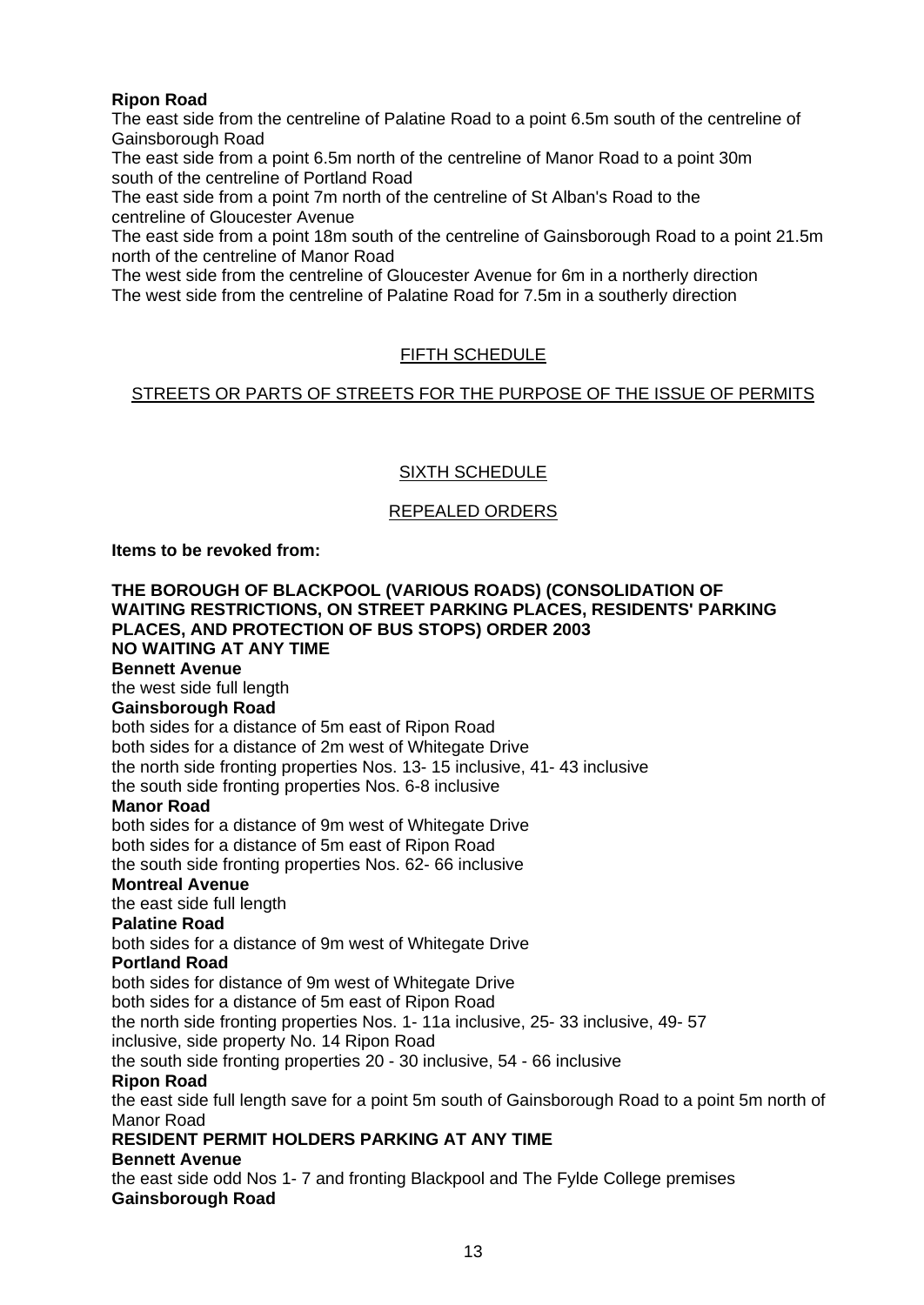1 - 11, 17 - 39, 45 - 65, 2 - 4, 10 - 80 inclusive, side of property No 4 Ripon Road **Montreal Avenue** the west side fronting Blackpool and The Fylde College premises **Palatine Road**

the north side fronting even property Nos. 100 - 254 inclusive

**Portland Road**

the south side 13 - 23, 35 - 47, 4 - 18, 32 - 52, 68 - 88 inclusive **Ripon Road**

the west side 1 - 59 inclusive, side of property No. 49 Gloucester Avenue

**LIMITED WAITING 1HR, NO RETURN WITHIN 2HRS MON-SAT 8AM-6PM Gainsborough Road**

both sides from a point 9m west of Whitegate Drive for a distance of 25m in a westerly direction **Manor Road**

both sides from a point 9m west of Whitegate Drive for a distance of 15m in a westerly direction **Palatine Road**

both sides from a point 9m west of Whitegate Drive for a distance of 20m in a westerly direction **Portland Road**

both sides from a point 9m west of Whitegate Drive for a distance of 15m in a westerly direction **Ripon Road**

the east side from a point 5m south of Gainsborough Road to a point 5m north of Manor Road

# **ITEMS TO BE REVOKED FROM:**

#### **THE BOROUGH OF BLACKPOOL (VARIOUS RESIDENT'S PARKING SCHEMES) VARIATION ORDER 2004 NO WAITING AT ANY TIME Manor Road**

the north side Fronting property Nos. 45 - 49 inclusive the north side fronting properties Nos. 21-25 inclusive

# **RESIDENT PERMIT HOLDERS PARKING AT ANY TIME**

**Manor Road**

nos 3 - 19, 27 - 43, 51, 59 - 79, 6 - 60, 68 - 72

#### **Ripon Road**

the north side fronting property Nos. 53 - 57 (inclusive)

# **ITEMS TO BE REVOKED FROM: BLACKPOOL BOROUGH COUNCIL (PALATINE ROAD, PARK ROAD AND CHURCH STREET) (VARIOUS RESTRICTIONS) AND REVOCATIONS) ORDER 2007**

## **NO WAITING AT ANY TIME**

## **Palatine Road**

the north side from the easterly kerb line of Park Road for a distance of 35.8m in an easterly direction

the south side from a point 66m east of the easterly kerb line of Park Road for a distance of 155m in an easterly direction

the south side from a point 231m east of the easterly kerb line of Park Road for a distance of 76m in an easterly direction

the south side from the easterly kerb line of Park Road for a distance of 35.6m in an easterly direction **the contract of the contract of the contract of the contract of the contract of the contract of the contract of the contract of the contract of the contract of the contract of the contract of the contra** 

the south side from a point 323m east of the easterly kerbline of Park Road for a distance of 51.4m in an easterly direction

the south side from a point 422.8m east of the easterly kerbline of Park Road for a distance of 27m in an easterly direction.

# **RESIDENT PERMIT HOLDERS PARKING AT ANY TIME**

## **Palatine Road**

the south side From a point 35.6m east of the easterly kerbline of Park Road fro a distance of 30.4m in an easterly direction

the south side From a point 307m east of the easterly kerbline of Park Road for a distance of 16m in an easterly direction